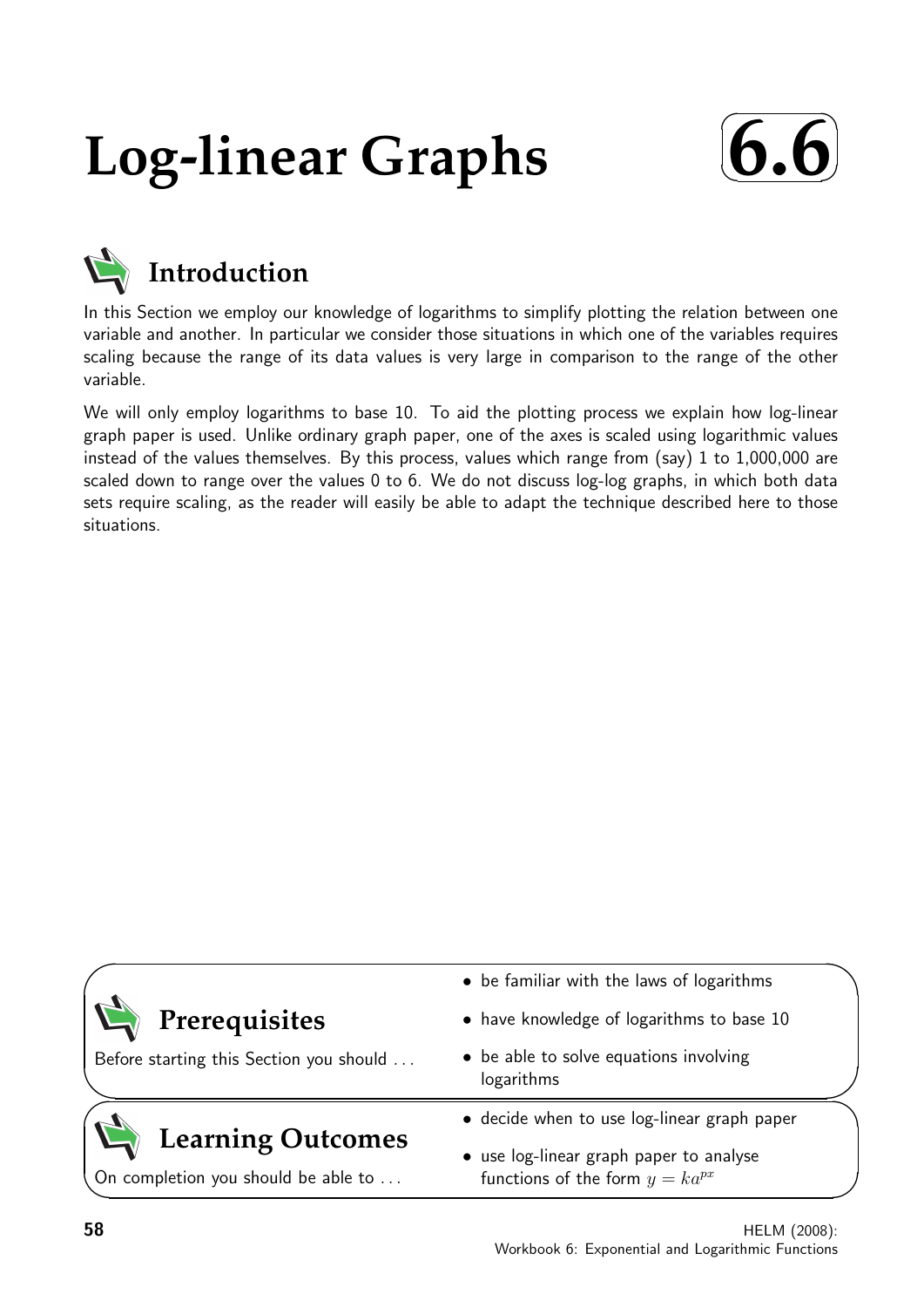

# **1. Logarithms and scaling**

In this Section we shall work entirely with logarithms to base 10.

We are already familiar with a particular property of logarithms:  $\log A^k = k \log A$ .

Now, choosing  $A = 10$  we see that:  $\log 10^k = k \log 10 = k$ .

The effect of taking a logarithm is to replace a power:  $10^k$  (which could be very large) by the value of the exponent k. Thus a range of numbers extending from 1 to 1,000,000 say, can be transformed, by taking logarithms to base 10, into a range of numbers from 0 to 6. This approach is especially useful in the exercise of plotting one variable against another in which one of the variables has a wide range of values.



Estimate the value of y when  $x = 1.35$ .

#### Solution

If we attempt to plot these values on ordinary graph paper in which both vertical and horizontal scales are linear we find the large range in the y-values presents a problem. The values near the lower end are bunched together and interpolating to find the value of y when  $x = 1.35$  is difficult.

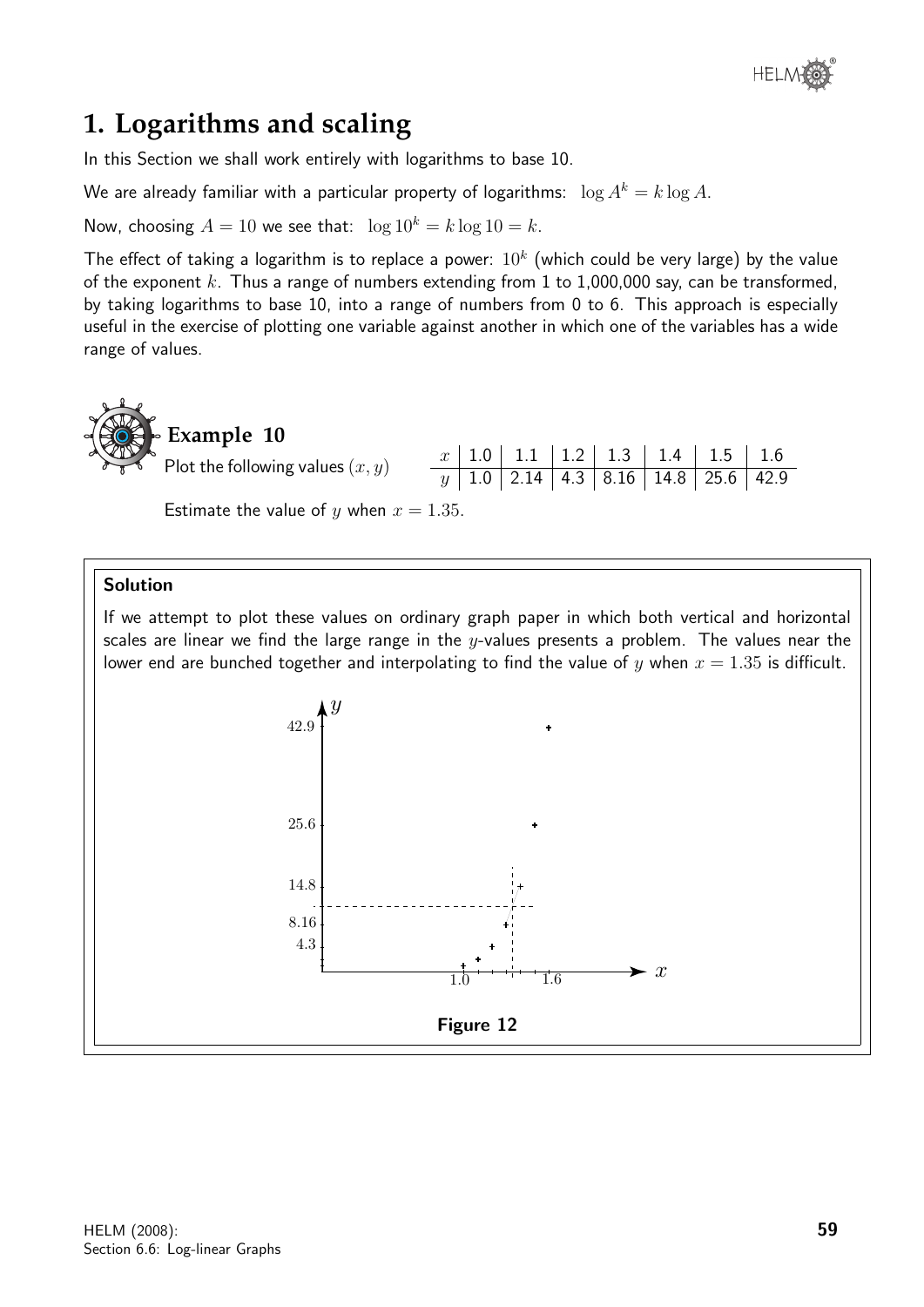

To alleviate the scaling problem in Example 10 employ logarithms to scale down the <sup>y</sup>-values, giving: <sup>x</sup> <sup>1</sup> 1.1 1.2 1.3 1.4 1.5 1.6  $\log y$  0 0.33 0.63 0.97 1.17 1.41 1.63

Plot these values and estimate the value of y when  $x = 1.35$ .

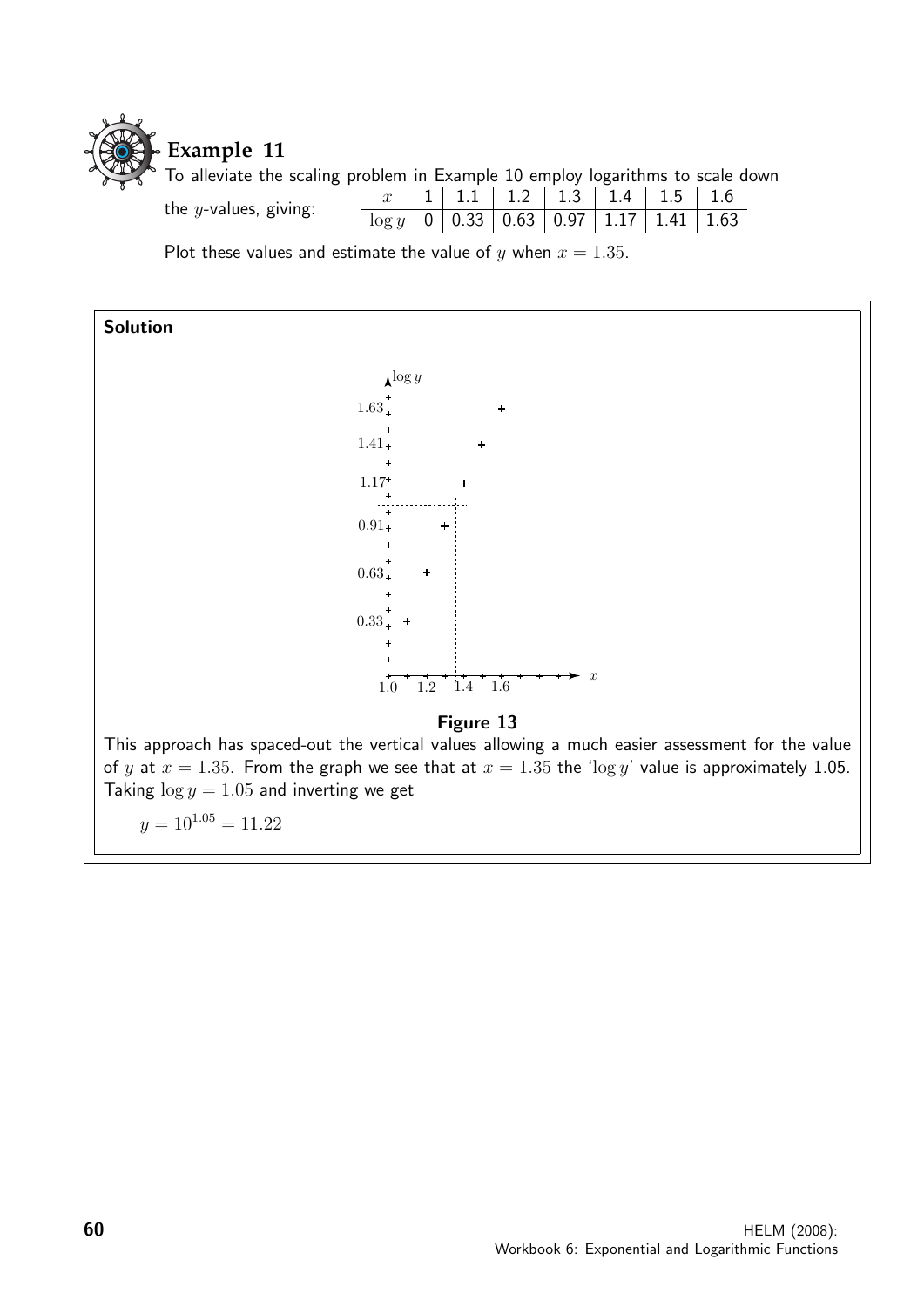

# **2. Log-linear graph paper**

Ordinary graph paper has linear scales in both the horizontal  $(x)$  and vertical  $(y)$  directions. As we have seen, this can pose problems if the range of one of the variables,  $y$  say, is very large. One way round this is to take the **logarithm** of the y-values and re-plot on ordinary graph paper. Another common approach is to use **log-linear graph paper** in which the vertical scale is a **non-linear** logarithmic scale. Use of this special graph paper means that the original data can be plotted directly without the need to convert to logarithms which saves time and effort.

In log-linear graph paper the vertical axis is divided into a number of **cycles**. Each cycle corresponds to a jump in the data values by a factor of 10. For example, if the range of y-values extends from (say) 1 to 100 (or equivalently  $10^0$  to  $10^2$ ) then 2-cycle log-linear paper would be required. If the  $y$ -values extends from (say) 100 to 100,000 (or equivalently from  $10^2$  to  $10^5)$  then 3-cycle log-linear paper would be used. Some other examples are given in Table 3:

| $y$ – values            |                    | $\log y$ values   no. of cycles |
|-------------------------|--------------------|---------------------------------|
| $1 \rightarrow 10$      | $() \rightarrow 1$ |                                 |
| $1 \rightarrow 100$     | $0 \rightarrow 2$  |                                 |
| $10 \rightarrow 10,000$ | $1 \rightarrow 4$  |                                 |
|                         | $-1 \rightarrow 2$ |                                 |

Table 3

An example of 2-cycle log-linear graph paper is shown in Figure 14. We see that the horizontal scale is linear. The vertical scale is divided by lines denoted by  $1,2,3,\ldots,10,20,30,\ldots,100$ . In the first cycle each of the horizontal blocks (separated by a slightly thicker line) is also divided according to a log-linear scale; so, for example, in the range  $1 \rightarrow 2$  we have 9 horizontal lines representing the values 1.1, 1.2,  $\dots$ , 1.9. These subdivisions have been repeated (appropriately scaled) in blocks 2-3, 3-4, 4-5, 5-6, 6-7. The subdivisions have been omitted from blocks 7-8, 8-9, 9-10 for reasons of clarity. On this graph paper, we have noted the positions of  $A$ :  $(1, 2)$ ,  $B$ :  $(1, 23)$ ,  $C$ :  $(4, 23)$ ,  $D$ :  $(6, 2.5), E: (3, 61).$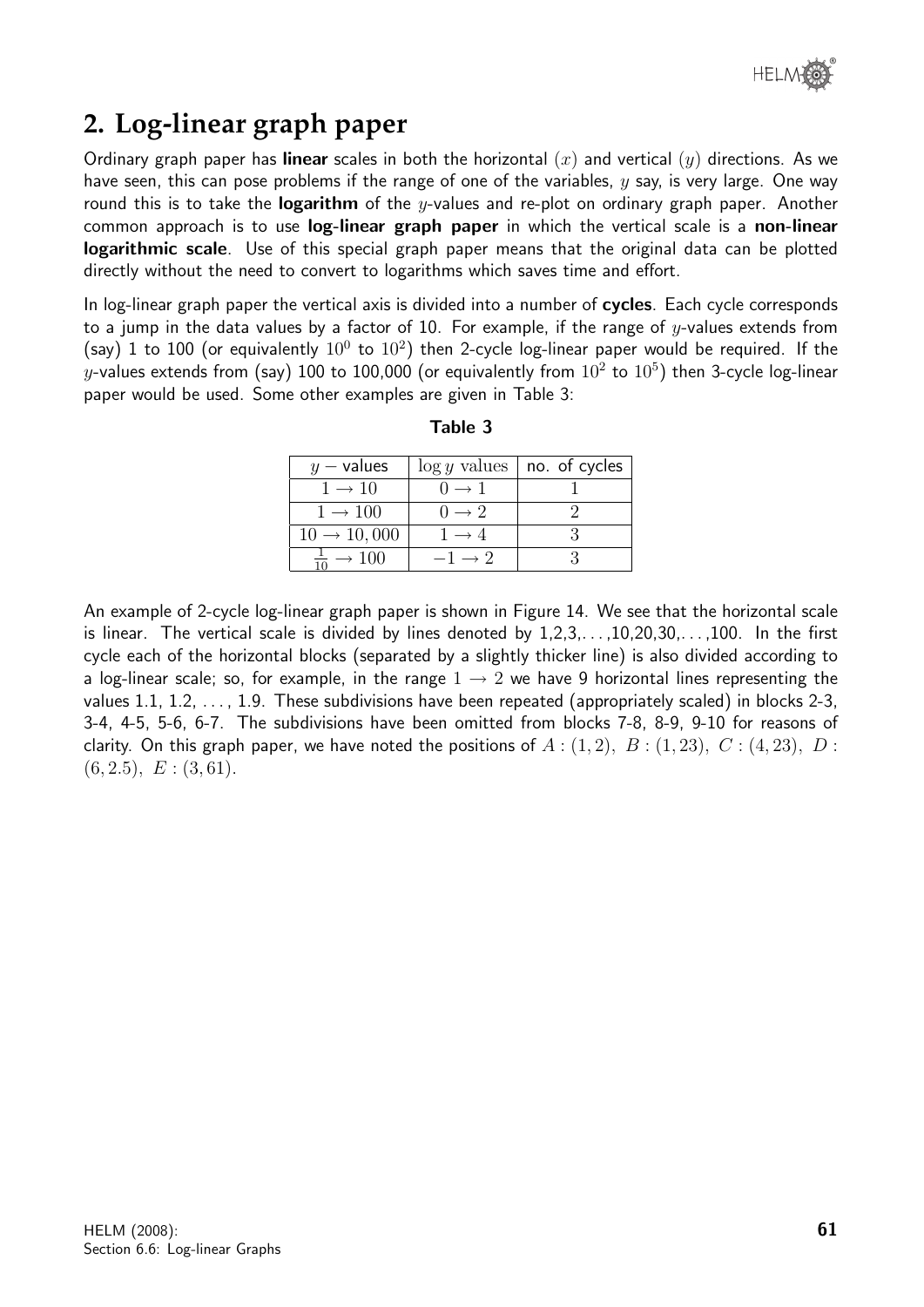

Figure 14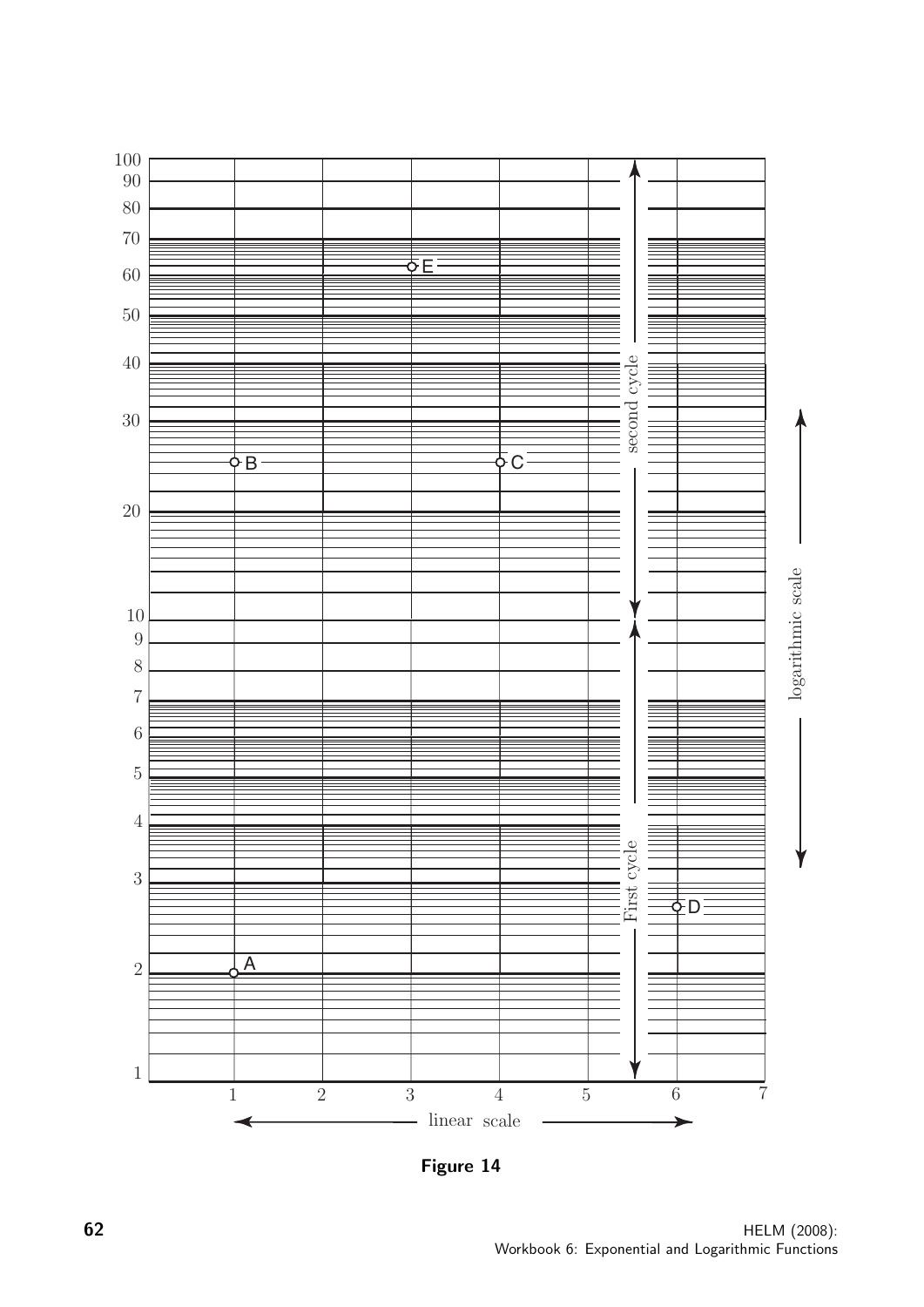



On the 2-cycle log-linear graph paper (below) locate the positions of the points  $F : (2, 21), G : (2, 51), H : (5, 3.5).$  [The correct positions are shown on the graph on next page.]

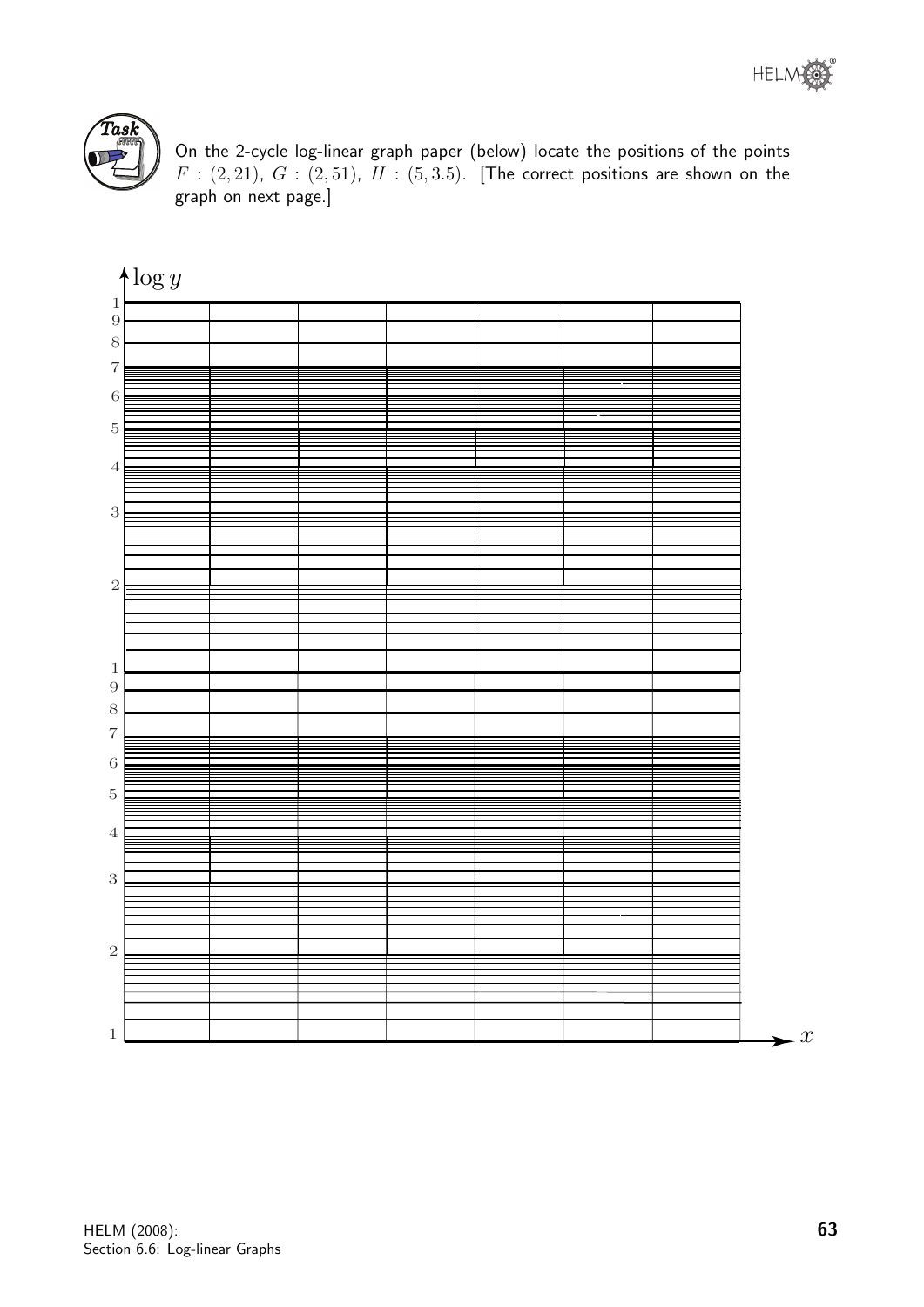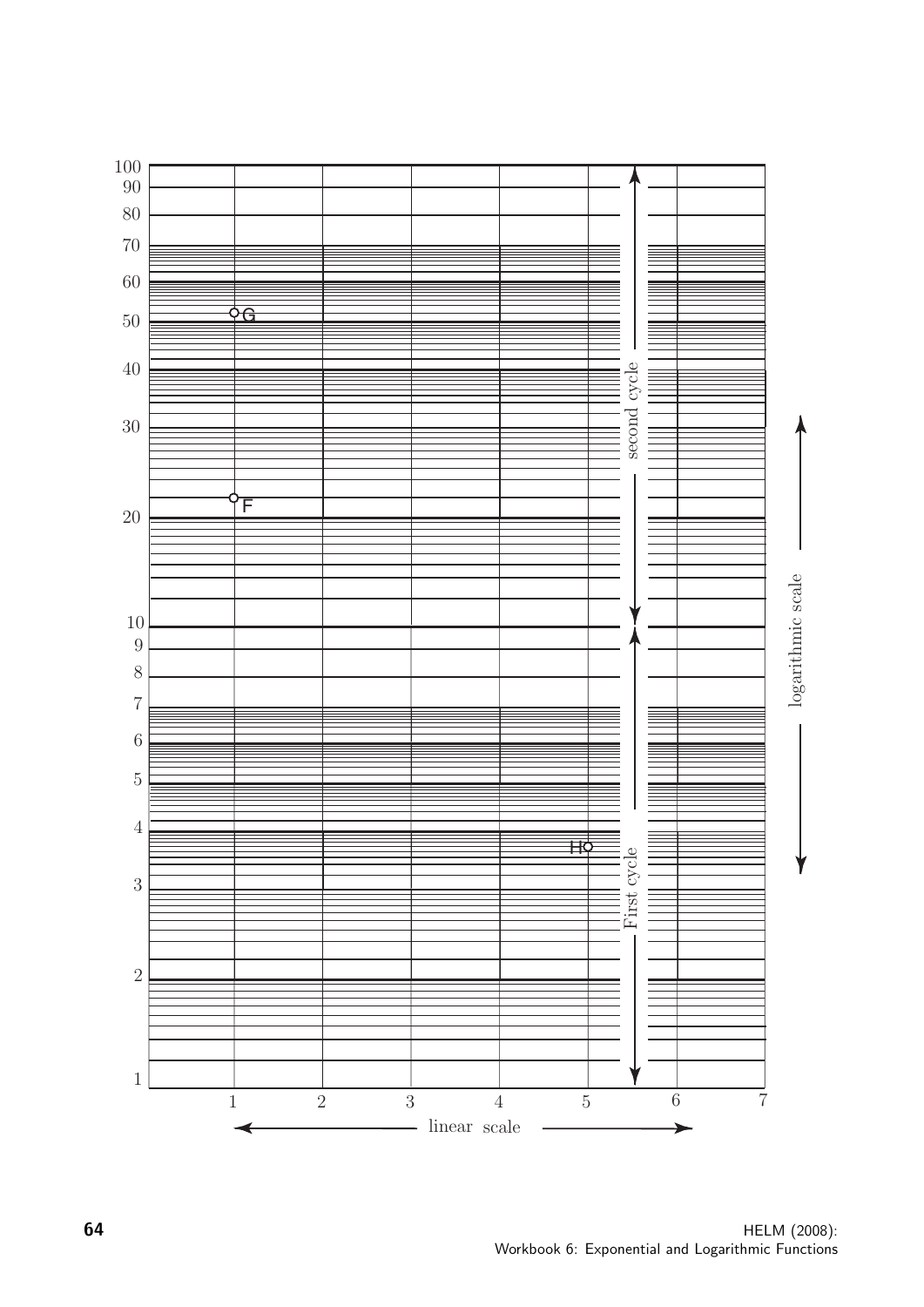

# **Example 12**

It is thought that the relationship between two variables  $x, y$  is exponential

 $y = ka^x$ 

An experiment is performed and the following pairs of data values  $(x, y)$  were obtained

|  |                                  | 2 3 1 |  |
|--|----------------------------------|-------|--|
|  | $\eta$   5.9   12   26   49   96 |       |  |

Verify that the relation  $y = ka^x$  is valid by plotting values on log-linear paper to obtain a set of points lying on a straight line. Estimate the values of  $k, a$ .

## Solution

First we rearrange the relation  $y = ka^x$  by taking logarithms (to base 10).

 $\log y = \log(ka^x) = \log k + x \log a$ 

So, if we define a new variable  $Y \equiv \log y$  then the relationship between Y and x will be linear – its graph (on log-linear paper) should be a straight line. The vertical intercept of this line is  $\log k$ and the gradient of the line is  $\log a$ . Each of these can be obtained from the graph and the values of  $a, k$  inferred.

When using log-linear graphs, the reader should keep in mind that, on the vertical axis, the values are not as written but the logarithms of those values.

We have plotted the points and drawn a straight line (as best we can) through them - see Figure 15. (We will see in a later Workbook (HELM 31) how we might improve on this subjective approach to fitting straight lines to data points). The line intersects the vertical axis at a value  $log(3.13)$  and the gradient of the line is

$$
\frac{\log 96 - \log 3.13}{5 - 0} = \frac{\log (96/3.13)}{5} = \frac{\log 30.67}{5} = 0.297
$$

But the intercept is  $\log k$  so

 $\log k = \log 3.13$  implying  $k = 3.13$ 

and the gradient is  $\log a$  so

 $\log a = 0.297$  implying  $a = 10^{0.297} = 1.98$ 

We conclude that the relation between the  $x, y$  variables is well modelled by the

relation  $y = 3.13(1.98)^x$ . If the points did not lie more-or-less on a straight line then we would conclude that the relationship was not of the form  $y = ka^x$ .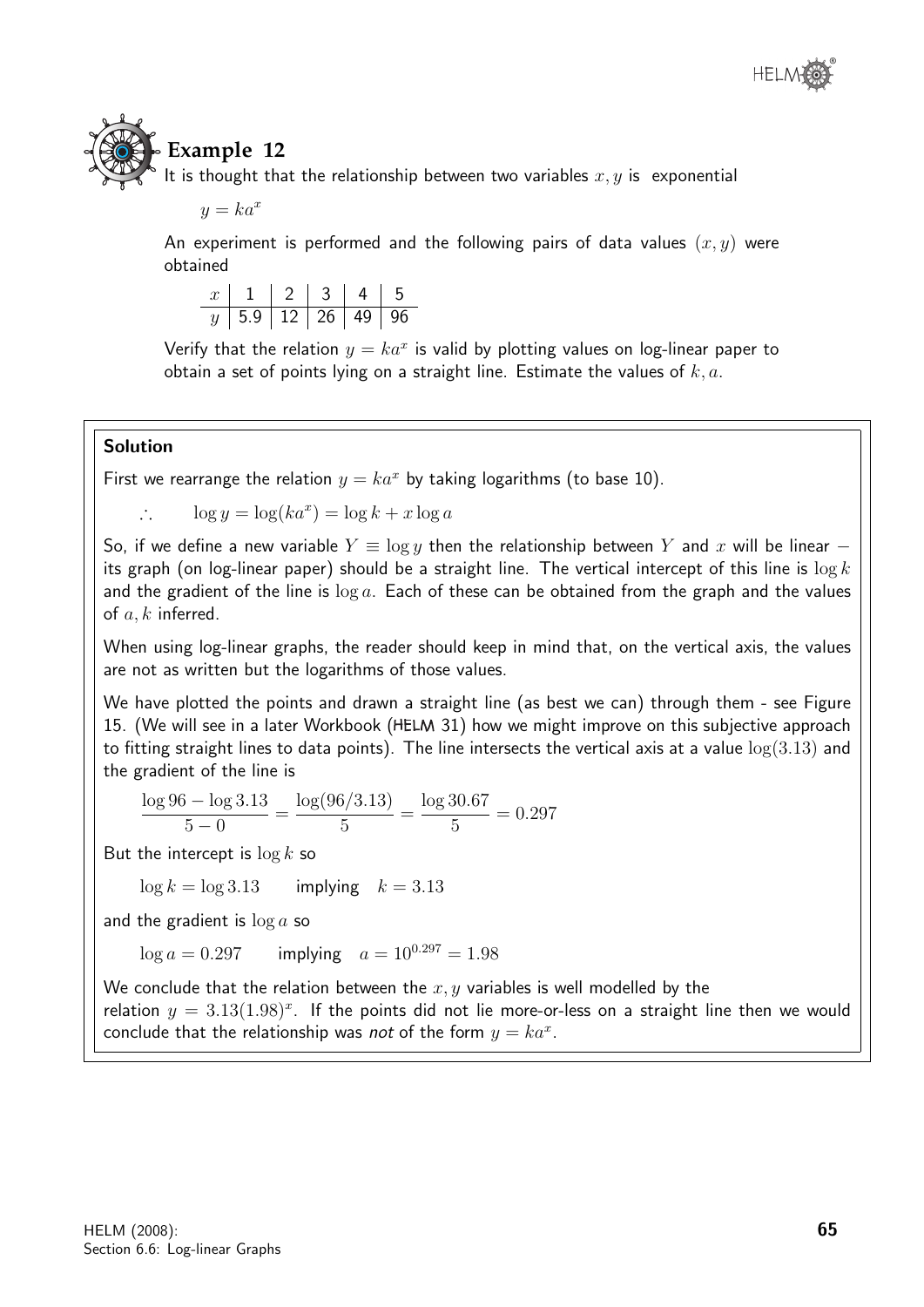

Figure 15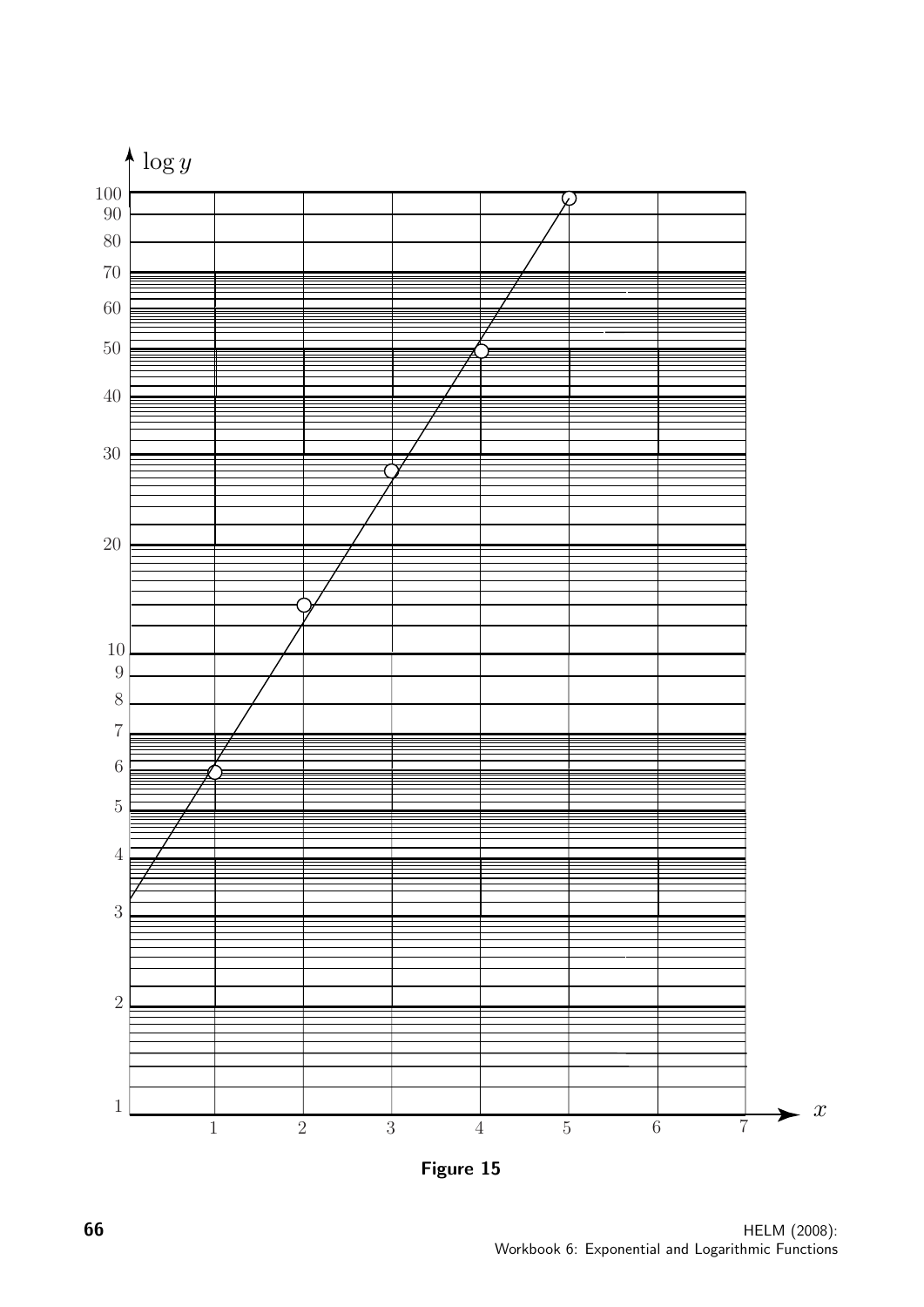



Using a log-linear graph estimate the values of  $k, a$  if it is assumed that  $y=ka^{-2x}$  and the data values connecting  $x,y$  are:

| $x \mid -0.3 \mid -0.2 \mid -0.1 \mid 0.0 \mid 0.1 \mid 0.2 \mid 0.3$ |  |  |  |
|-----------------------------------------------------------------------|--|--|--|
| y 190 155 123 100 80 63 52                                            |  |  |  |

First take logs of the relation  $y = ka^{-2x}$  and introduce an appropriate new variable:

# Your solution

 $y = ka^{-2x}$  implies  $\log y = \log(ka^{-2x}) =$ 

introduce  $Y =$ 

 $\log y = \log k - 2x \log a$ . Let  $Y = \log y$  then  $Y = \log k + x(-2 \log a)$ . We therefore expect a linear relation between Y and  $x$  (i.e. on log-linear paper).

Now determine how many cycles are required in your log-linear paper:

## Your solution

The range of values of y is 140; from  $5.2 \times 10$  to  $1.9 \times 10^2$ . So 2-cycle log-linear paper is needed.

Now plot the data values directly onto log-linear paper (supplied on the next page) and decide whether the relation  $y = ka^{-2x}$  is acceptable:

## Your solution

It is acceptable. On plotting the points a straight line fits the data well which is what we expect from  $Y = \log k + x(-2 \log a)$ .

Now, using knowledge of the intercept and the gradient, find the values of  $k, a$ :

## Your solution

See the graph two pages further on.  $k \approx 94$  (intercept on  $x = 0$  line). The gradient is log 235 − log 52  $-0.4 - 0.3$  $=-\frac{\log(235/52)}{27}$ 0.7  $=-\frac{0.655}{2.5}$ 0.7  $=-0.935$ But the gradient is  $-2 \log a$ . Thus  $-2 \log a = -0.935$  which implies  $a = 10^{0.468} = 2.93$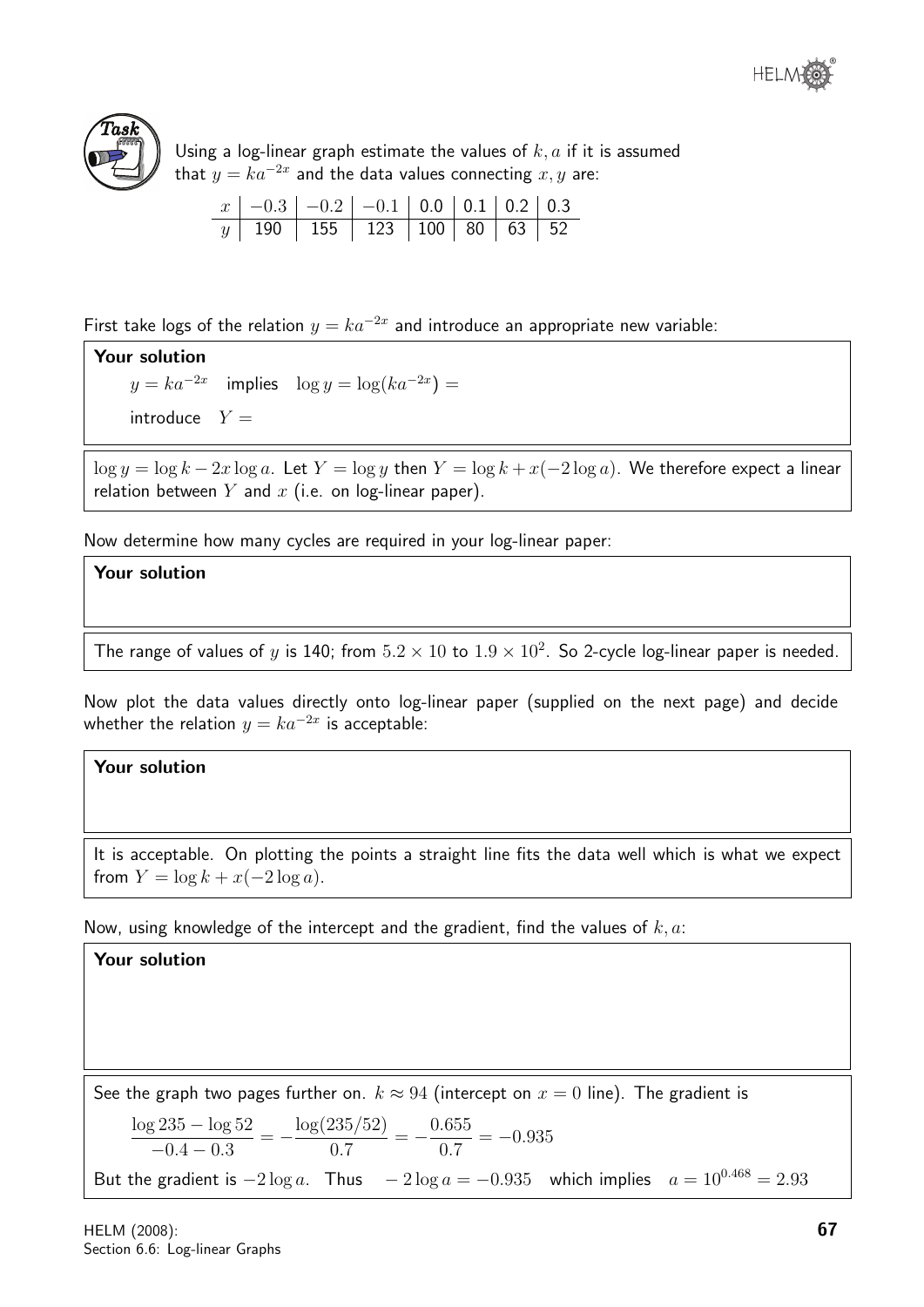

Your solution to Task on page 67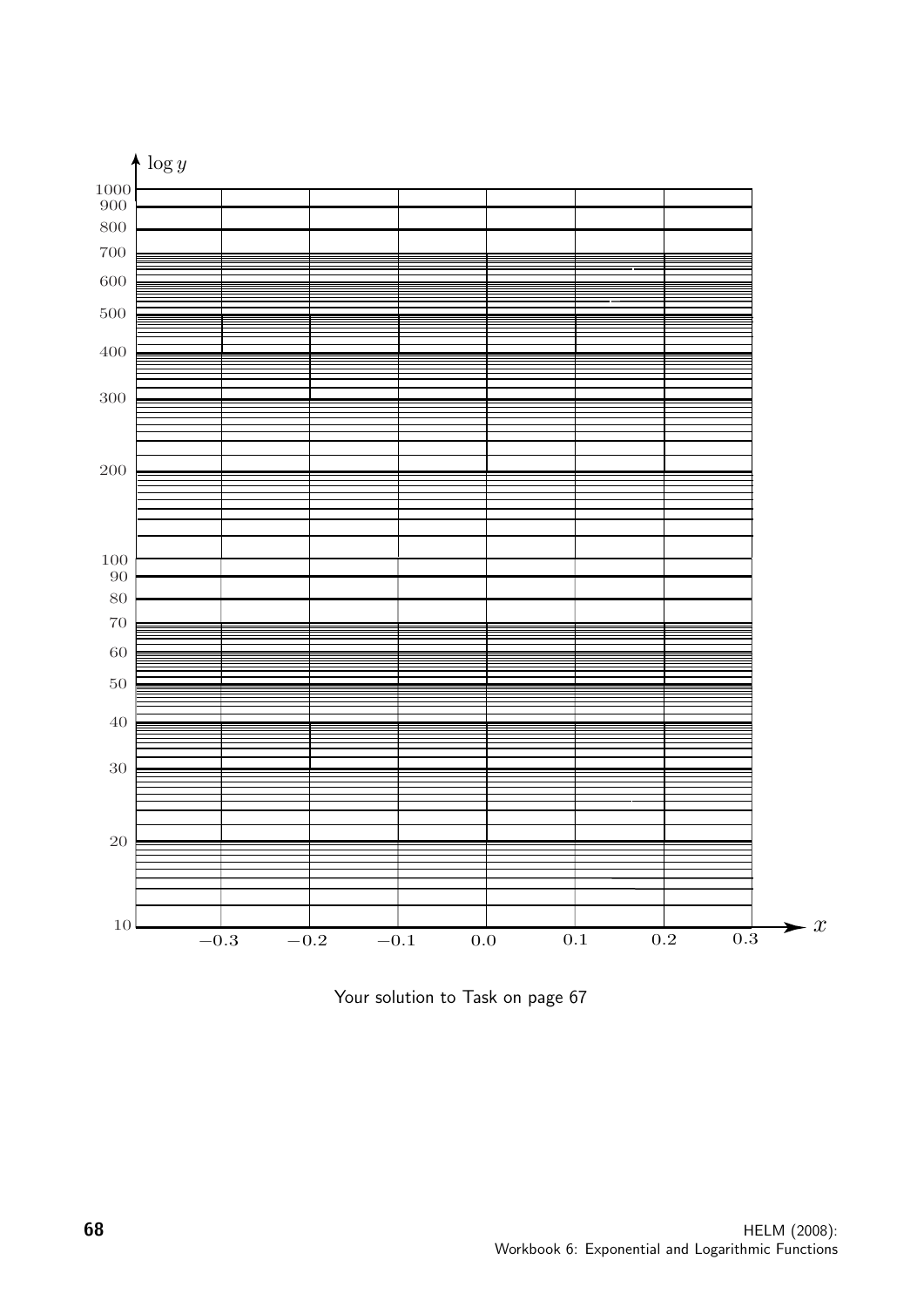



Answer to Task on page 67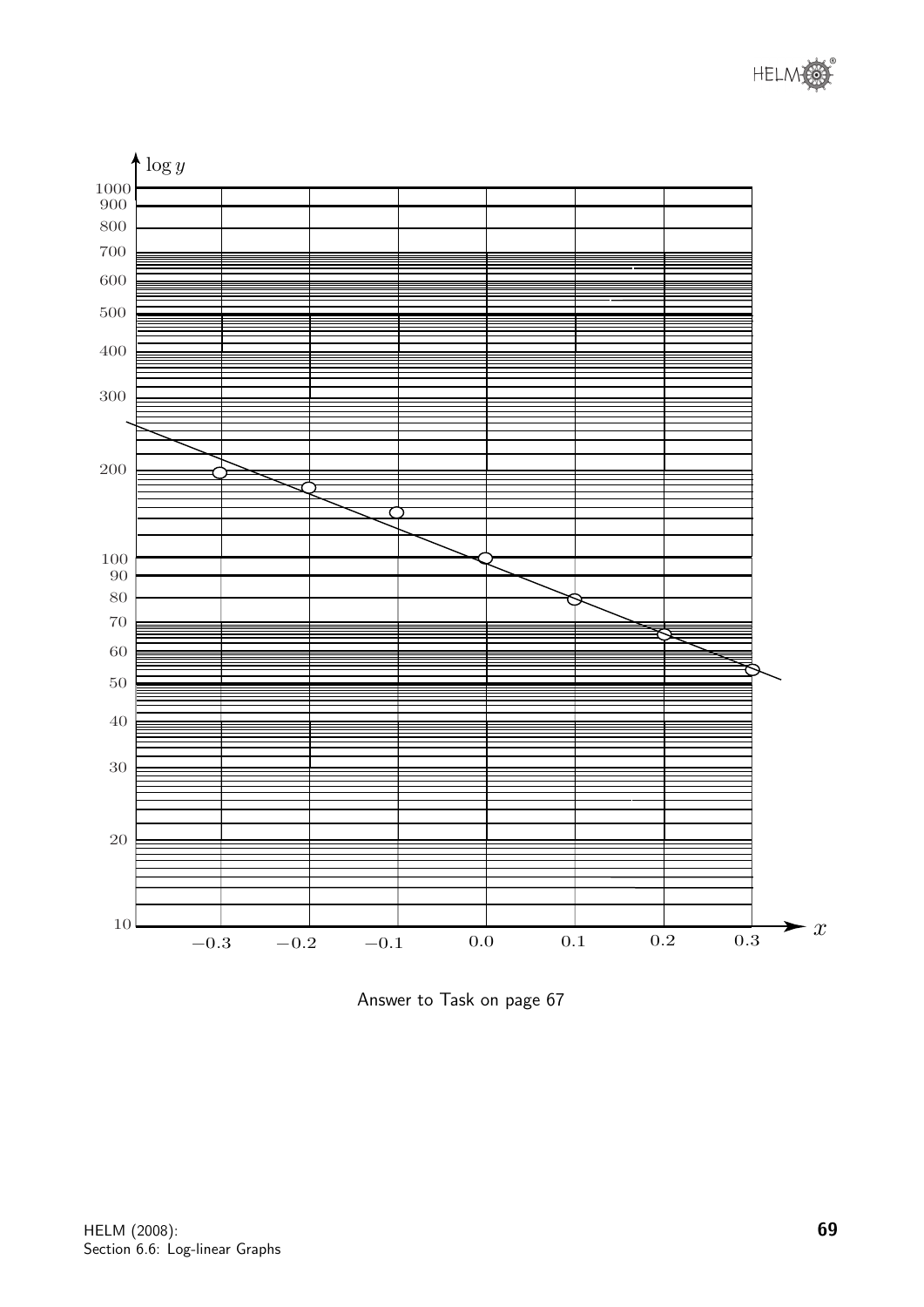Use the log-linear graph sheets supplied on the following pages for these Exercises.

# **Exercises**

1. Estimate the values of k and a if  $y = ka^x$  represents the following set of data values:

|  | $x \mid 0.5 \mid 1 \mid 2$               |  |
|--|------------------------------------------|--|
|  | $y$   5.93   8.8   19.36   42.59   93.70 |  |

2. Estimate the values of  $k$  and  $a$  if the relation  $y = k(a)^{-x}$  is a good representation for the data values:

|  |  | $x$   2   2.5   3   3.5   4 |                         |
|--|--|-----------------------------|-------------------------|
|  |  |                             | $y$ 7.9 3.6 1.6 0.7 0.3 |

#### Answers

|  | 1. $k \approx 4$ $a \approx 2.2$ |  |  |
|--|----------------------------------|--|--|
|  | 2. $k \approx 200$ $a \approx 5$ |  |  |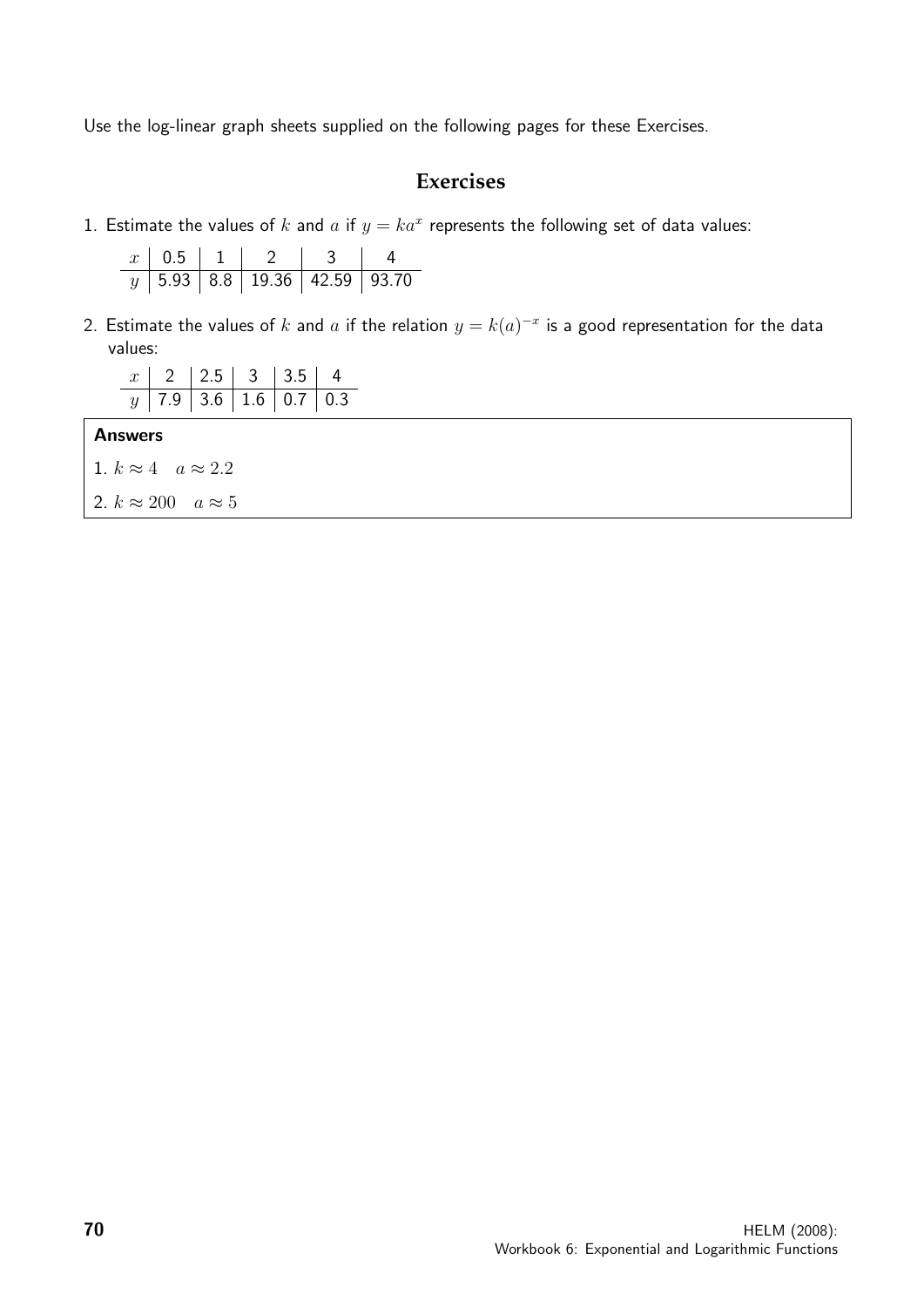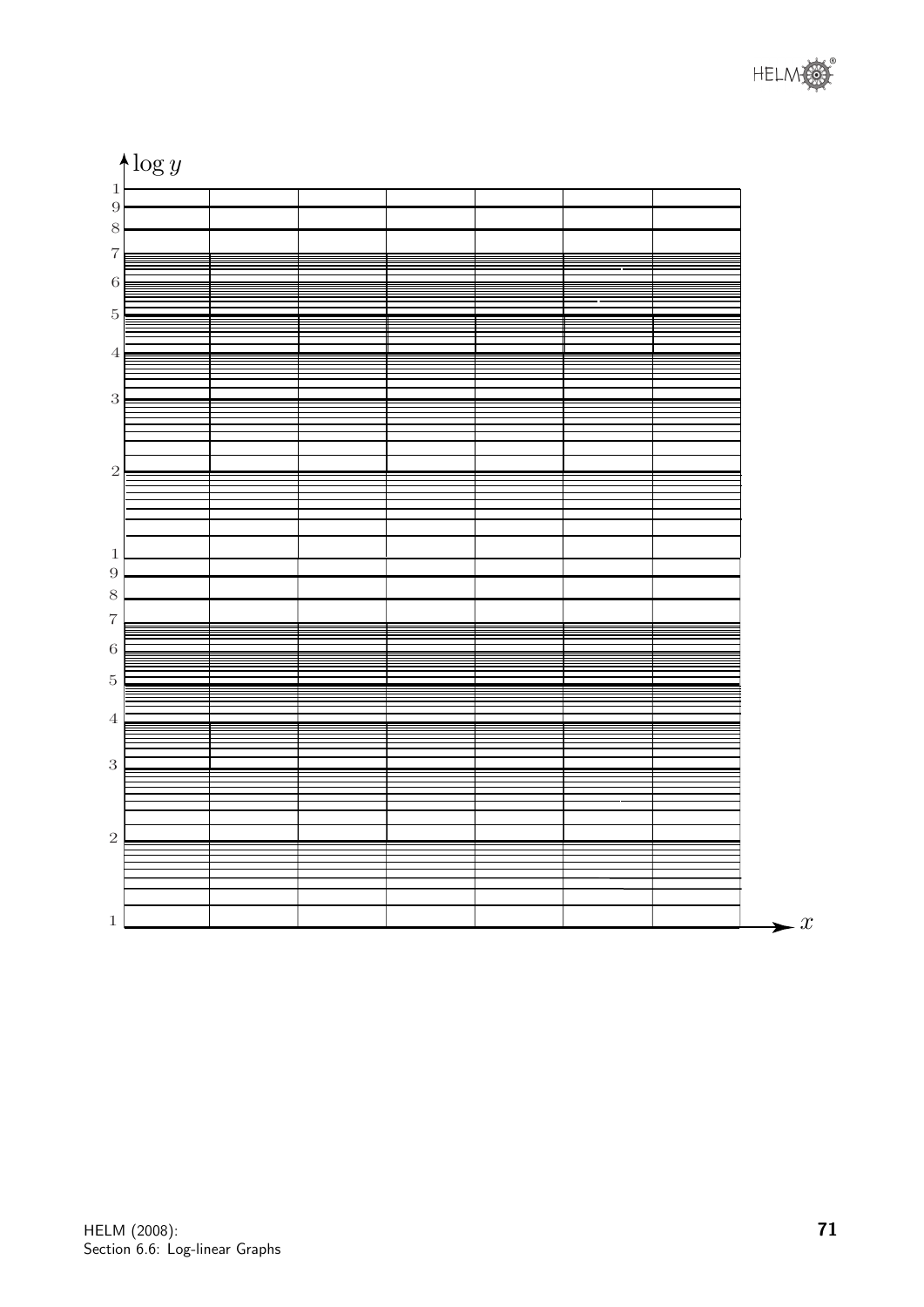